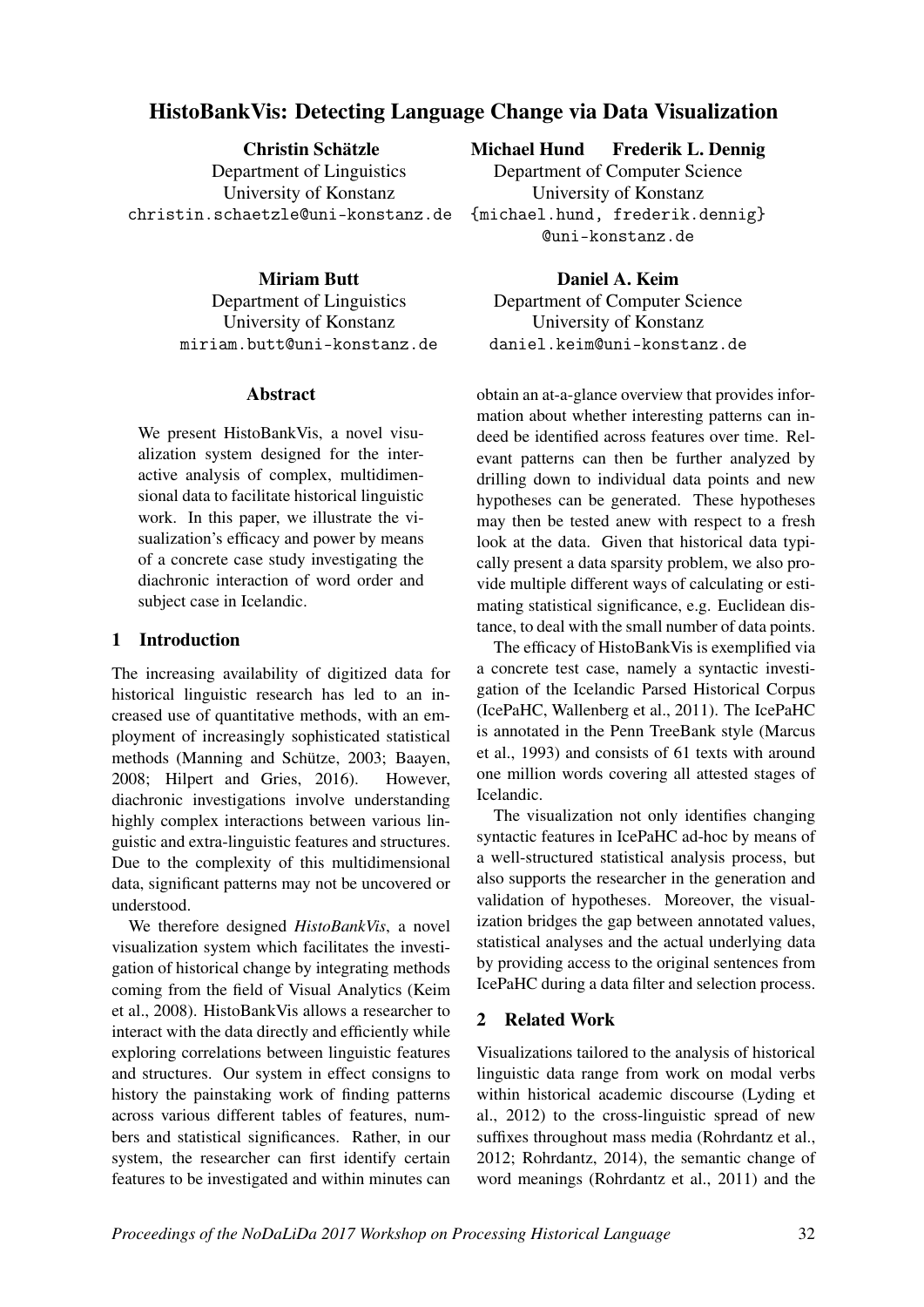

Figure 1: The workflow of our novel visualization system: based on the analysis task, the user splits documents into sentences, extracts and filters for relevant linguistic factors (=dimensions) as well as customized or pre-defined time periods. The visualization provides different levels of detail that the user can switch back and forth between. The system crucially allows for a feed-back loop by which the user can iterate back to refilter or modify the underlying data.

evolution of meanings as represented in dictionaries (Theron and Fontanillo, 2015). With respect to Icelandic and IcePaHC, Butt et al. (2014) and Schätzle and Sacha (2016) designed a glyph visualization for the analysis of individual factors leading to syntactic change. HistoBankVis builds on the experiences gathered while working on the glyph visualization. In particular, the glyph visualization was not able to deal elegantly with the potentially large amounts of interacting data dimensions that are of interest for any kind of historical linguistic research question. The system also relied on specific assumptions about the nature of the data and the research questions to be pursued.

The goal of HistoBankVis thus is to provide both a more generically applicable system for historical linguistic research and a more flexible investigation of data dimensions, allowing for exploratory access to a potentially high number of factors. The system also either provides for the possibility of analyzing each factor at a time or to look at interactions of interrelated factors on demand.

### 3 The HistoBankVis System

### 3.1 Iterative Analysis Workflow

The idea behind HistoBankVis is an iterative workflow, displayed in Figure 1. The text data are processed  $\bullet$  by extracting linguistic factors which have been identified by the researcher as relevant for the task at hand. This is typically done by a previous careful consultation of the relevant theoretical literature. In what follows, we call these linguistic factors *dimensions* and their possible values *features*. For example, the linguistic factor *voice* is a data dimension containing the features *active, passive* and *middle*. Based on the analysis task, the user can filter  $\blacktriangledown$  for a subset of the data (e.g., only certain dimensions/features or only sentences from a specific set of genres or time periods). To visualize the historical developments of dimensions over time, the researcher needs to define time periods for the comparison  $-\leq \equiv$ . The visualization  $\ln$  then allows the researcher to interactively compare the distribution of all selected features and dimensions of the filtered sentences across the different time periods. The visualization moreover provides details-on-demand on all views via mouse interaction techniques. Finally, the user can react to the insights collected from the visualization and test new hypotheses by interacting directly with the system  $\mathcal{C}$ . Interactions could involve changes in the data processing, adapting the filters or modifying the time periods.

## 3.2 Data Processing  $\Omega$

As part of a concrete case study, we are currently working with HistoBankVis to investigate the interaction between subject case and word order. Although Icelandic is generally taken to have changed only little with respect to syntax and morphology (Thráinsson, 1996; Rögnvaldsson et al., 2011), several changes with respect to word order have been documented (e.g., Kiparsky (1996), Rögnvaldsson (1996) and Hróarsdóttir (2000) on the change from OV to VO and Franco (2008) and Sigurðsson (1990) on the decrease of V1). Some questions regarding Icelandic on the basis of the existing literature are: Which strategies are used to mark grammatical relations? Do these strategies change in the history of Icelandic?

In order to investigate these questions, we identified relevant linguistic dimensions based on information contained in the theoretical literature and automatically extracted these dimensions via Perl scripts from the annotation of IcePaHC. We included information about the type of verb, voice, word order, case and valency. These dimensions were furthermore mapped onto the sentence IDs contained in IcePaHC. These sentence IDs pro-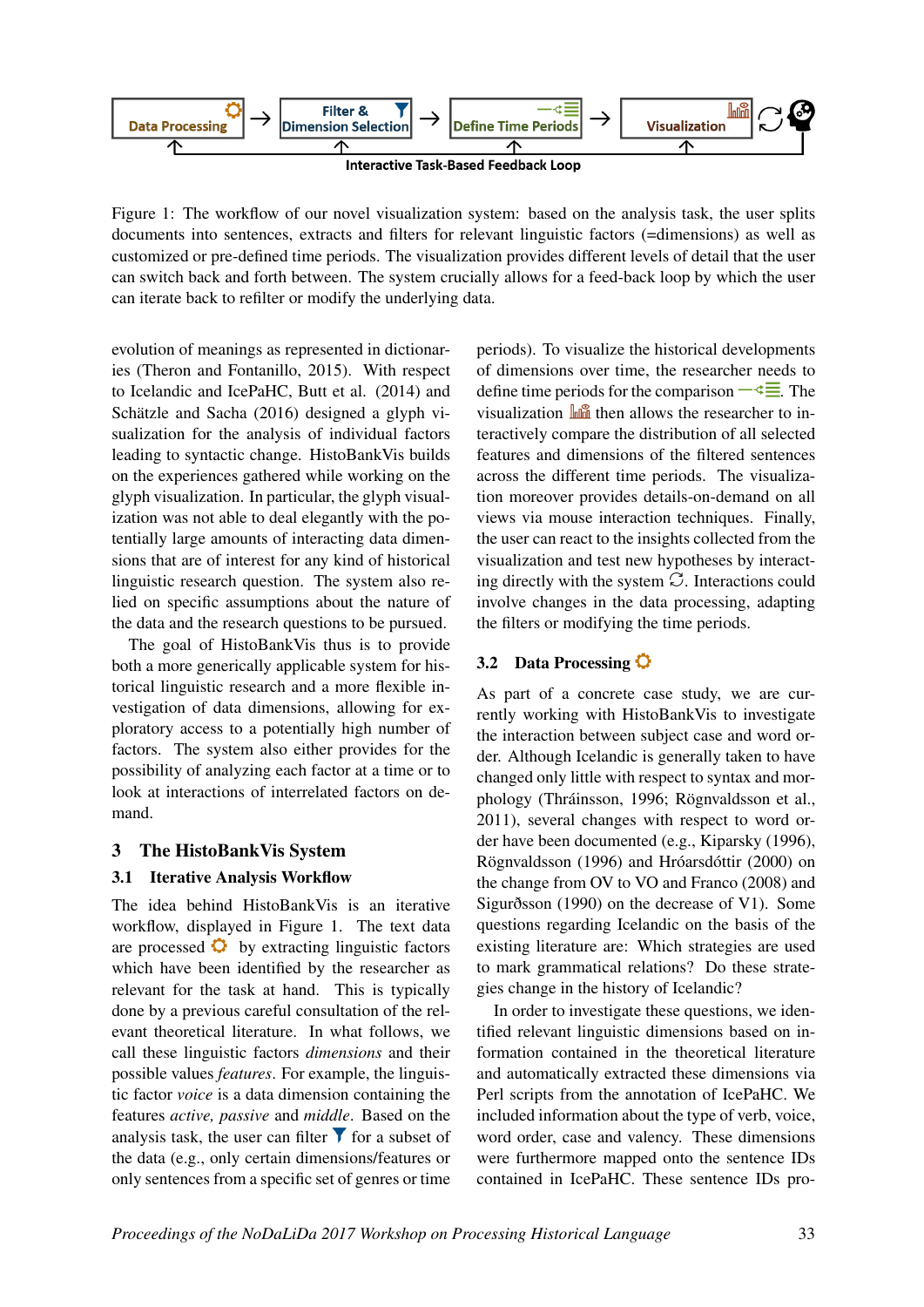| <b>Sentence Filter</b>        |                       |                    |                                  |                     |  |
|-------------------------------|-----------------------|--------------------|----------------------------------|---------------------|--|
| 1750<br>to 1900<br>From year  |                       | <b>Edit Filter</b> | <b>Reset Filter</b>              | <b>Apply Filter</b> |  |
| <b>Dimension</b>              | <b>Features</b>       |                    |                                  |                     |  |
|                               |                       |                    |                                  |                     |  |
| sbj case                      |                       | sbj DAT            |                                  |                     |  |
| word order                    |                       | wo_O1VS            |                                  |                     |  |
| <b>Result Table</b>           |                       |                    |                                  |                     |  |
|                               | <b>Export Records</b> |                    | <b>Continue to Visualization</b> |                     |  |
| ID                            | sbj case              | voice              | word_order                       | verb                |  |
| 1790.FIMMBRAEDRA.NAR-SAG,.662 | sbj_DAT               | active             | wo_O1VS                          | líka                |  |
| 1790.FIMMBRAEDRA.NAR-SAG382   | sbj_DAT               | active             | wo_O1VS                          | vera                |  |
|                               |                       |                    | wo O1VS                          | batna               |  |

Figure 2: The filter module  $\blacktriangledown$ : The researcher can filter for data from specific years containing only specific data features before generating a data set with previously selected dimensions.

vide information about the year date, the name and the genre of the text in which the sentence occurs. As part of our preprocessing, we used this information to generate a well-structured database that HistoBankVis can operate on.

### 3.3 Task-based Filtering

Once the data has been processed, the researcher has the option of filtering for sentences with relevant properties. Besides filtering for data within a specific time frame, the researcher can visually construct SQL-like filters for features in the database. Based on the analysis task, the dimensions and features can be combined with logical AND- or OR-functions. For example in Figure 2, we filtered for sentences which contain the word order OVS, i.e., (direct) object, verb, subject, within texts from 1750 to 1900 CE. The researcher then further selects the dimensions for analysis, e.g., subject case, voice, word order and the verbs involved. Each sentence matching the configured filter can be analyzed by displaying it and its Penn Treebank annotation in conjunction with all available extracted features on demand. Thus, the filtering component of HistoBankVis serves as a preprocessing system on its own, providing the researcher with a more fine-grained view on the data by only selecting a certain number of dimensions and/or a subset of sentences. This not only allows the researcher to become familiar with and explore the data set at hand, but also furthers the understanding of the data quality by granting access to detailed information about each data point. Additionally, the filtered data set can be downloaded as a CSV-file to be processed in a different tool of choice.

### 3.4 Analyzing Change over Time

To analyze and visualize the selected dimensions over time, the researcher has to first specify relevant time periods  $-\xi \equiv$  For Icelandic, our system automatically supports two common divisions into time periods: (1) Old and Modern Icelandic, i.e., 1150–1550 and 1550–2008 CE (e.g., see Thráinsson (1996); referred to as *Range A* in the following); (2) more fine-grained periods as defined per Haugen (1984), i.e., 1150–1350, 1350–1550, 1550–1750, 1750-1900, and 1900– 2008 CE (referred to as *Range B* in what follows). The system also allows the user to enter fully customized periods.

Compact Matrix Visualization We provide a

 $0.2$ 



*compact matrix* representing an understanding about differences between the selected dimensions across time periods. Each row and column of the matrix

corresponds to one period. This especially facilitates the comparison of the first period to all others and every period with its predecessor (entries along the diagonal of the matrix). HistoBankVis provides two comparison modes: statistical significance and distance based. In both modes the difference between two periods is mapped onto a colormap (red depicts a high and white a low significance/distance). To measure the statistical significance, HistoBankVis supports a  $\chi^2$ test. Here the *p*-value is mapped to the colormap: red corresponds to  $p = 0$  and white to  $p > 0.2$ .  $\bullet$  indicates that the difference is statistically significant (with  $\alpha = 0.05$ ) and  $\times$  signals the absence of necessary preconditions. Alternatively, the Euclidean distance can be used when the necessary preconditions for the  $\chi^2$ -test are not met, e.g., in order to deal with problems of data sparsity. A high Euclidean distance reflects a large difference in the compared distributions and indicates high significance. The visual patterns in the matrix view serve as a measure of quality and "interestingness" as one can quickly spot combinations of periods which differ significantly and should be investigated further.

Difference Histograms Visualization While the overview matrix is a useful means to quickly gain insights, *difference histograms* provide a view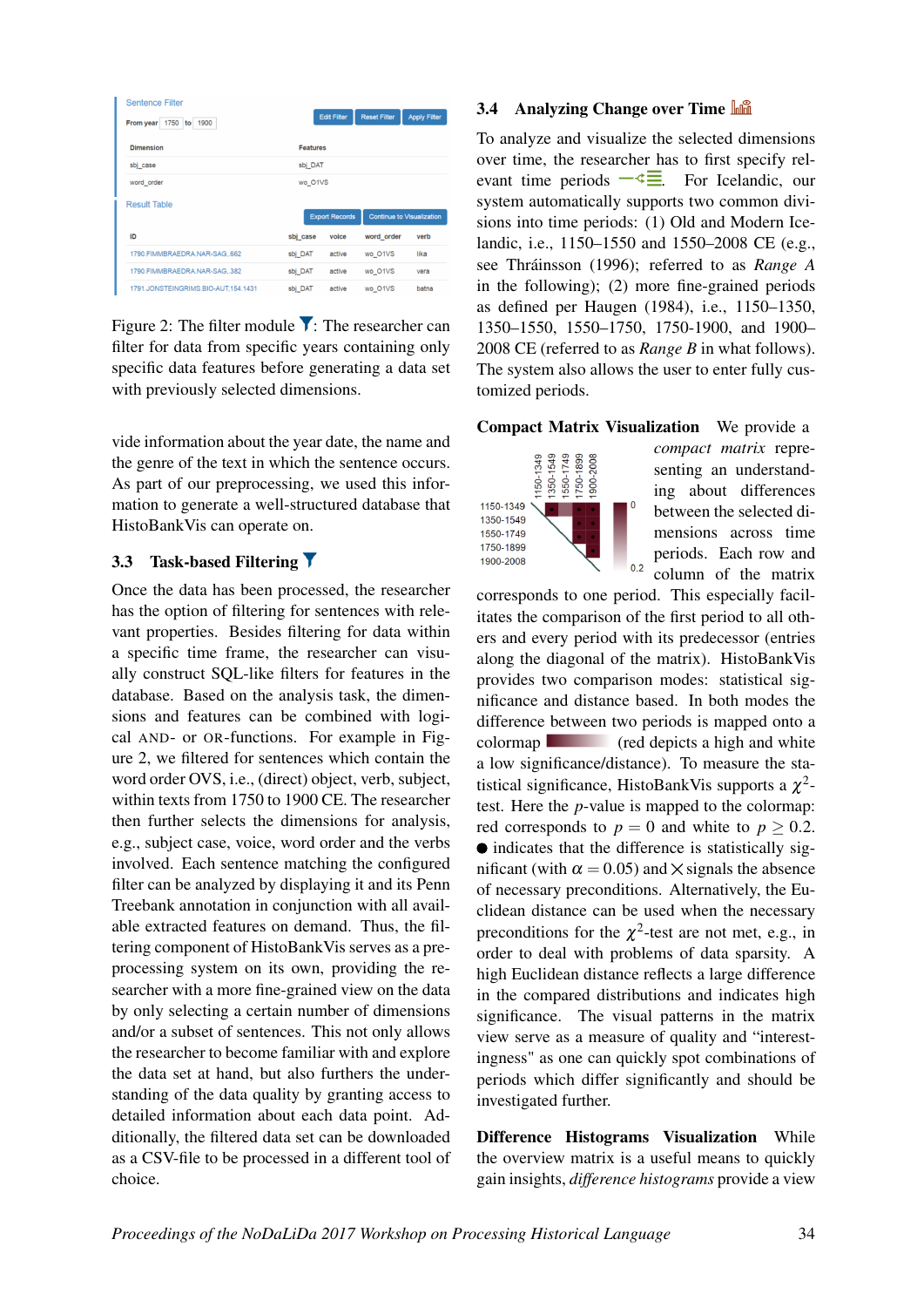

Figure 3: Difference histograms for the distribution of subject case and word order in transitive sentences in Old versus Modern Icelandic.

with more details on the diachrony of individual features. Each time period is visualized as one bar chart, see Figure 3 for Range A. Each dimension is encoded via a different color, e.g., blue for subject case and orange for word order. The height of one bar corresponds to the percentage of sentences containing the respective features. Additional information, such as the underlying sentences, the exact percentages and the relative size of the feature occurrence compared to the overall text size can be accessed via several interaction techniques.

The comparison of bar heights along different periods provides insights on which dimensions and/or combinations of features change over time. We furthermore computed the difference between two neighboring periods and visualized this as a separate bar chart below the percentages of features in the histograms. The color green indicates that a feature increased compared to the previous period and red indicates that the feature decreased, e.g., SVO increases in Figure 3, while VSO decreases. The system also allows for other comparison modes such as the option of comparing each time period with the first or last period, with the average of all periods, or with the average of all periods before the current one in order to make deviating features stand out and to observe trends.

### 3.5 Hypothesis Generation and Feedback  $\mathbb{C}$

Once the patterns in the data have been explored, hypotheses tested and perhaps new ones formed, the researcher can feed the knowledge gained back into each of the individual parts of the system by changing the filters, trying out different time periods or by going back to the data processing step and including different or more features. This creates an iterative analysis process in which knowledge-based and data-driven modeling are combined.

#### 3.6 Access and Usability

HistoBankVis is implemented as an on-line browser-app and is freely available via our website.<sup>1</sup> The website includes a demo video which guides the user through the different analysis steps. Each analysis step performed by the user (e.g., applied filters or selected dimensions) and the current views (e.g., difference histograms) are encoded by uniquely identified URLs. The URL scheme allows a researcher to easily store and retrieve visualizations with different properties. It also allows for knowledge and data exchange between researchers supporting collaborative research projects since URLs representing a certain view on the data can be shared with other researchers locally or non-locally.

Besides the IcePaHC dataset, which Histo-BankVis uses as its default data set, the system makes provision for researchers who would like to load their own data into HistoBankVis. The specifications for the new data sets are also provided. The data needs to be in a tab-separated format in which each line starts with a unique ID followed by the year date corresponding to the entry and an arbitrary number of data dimensions. Additionally, a file with meta information about the source texts (e.g., the text itself and/or the syntactically parsed sentence structure) can be uploaded as well. The mapping between the data dimensions and meta information is done via the unique ID. Further instructions and an example data set with abstract dimensions and values are available on our website, providing the user with more information on how to prepare and structure the data set.

### 4 Case Study

The visualizations above were obtained as part of an on-going investigation into correlations between word order and dative subjects. First, we investigated the word order distribution across all subjects in Old and Modern Icelandic by filtering for sentences containing a subject  $(S)$ , a verb  $(V)$ and a direct object (O/O1). We subsequently visualized the dimensions subject case and word order. The difference histograms not only show that SVO is the dominant order for both time periods, but also that SVO is slightly increasing over time, accompanied by a concomitant decrease of VSO,

<sup>&</sup>lt;sup>1</sup>http://histobankvis.dbvis.de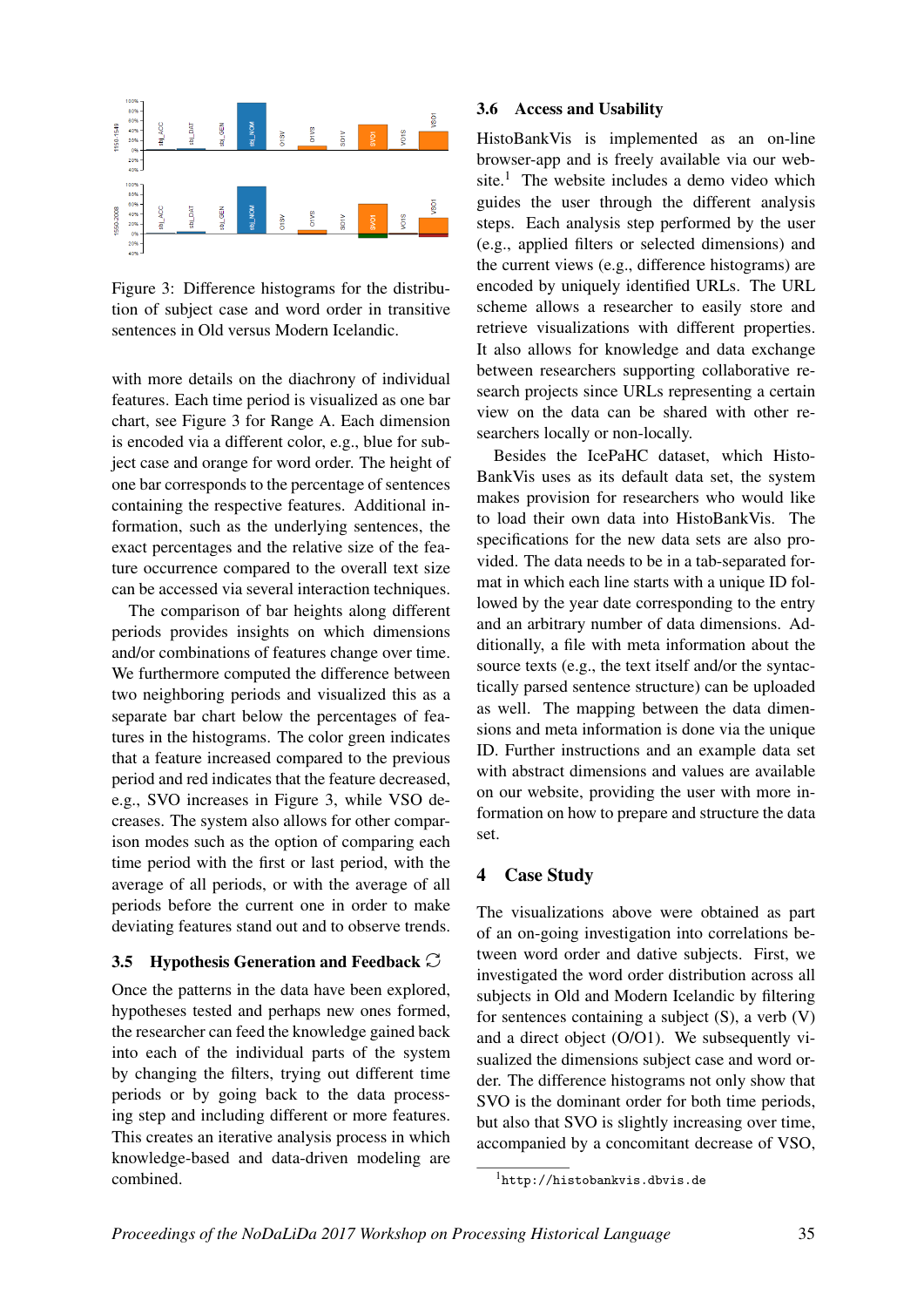

Figure 4: Word order within the past two time periods from Range B for dative subjects. See Figure 7 in the Appendix for all periods.

see Figure 3. Moreover, the subjects involved are mainly nominative and more rarely dative.

Following this initial broad look at the data, we took a more nuanced look and visualized the data with respect to Range B. Here, the distance matrix (see Section 3.4) revealed at-a-glance that there is a significant change in the last two time periods. By comparing each range with the previous one, a fairly large increase of SVO becomes visible in the last time stage (cf. the green bar under SVO1 in Figure 4), while VSO is further decreasing, as shown by the red bar underneath VSO1. Dative subjects also increase slightly in the last range (see Figure 5 in the Appendix).

Given these findings, a separate analysis of word order in dative and nominative subjects was in order. This could easily be done by configuring the filter settings to only include either dative or nominative subjects. While the word order histograms for nominative subjects (see Figure 6 in the Appendix) conform to the overall developments of word order for all subjects, dative subjects pattern differently. The difference histograms in Figure 4 show that VSO is the dominant word order for dative subject sentences until around 1900, which is when SVO surpasses VSO as dominant order following a continuous increase.

Strikingly, we found the OVS order to be standing out in the second to last time stage by deviating strongly from the average appearance in the other stages. We thus filtered the data once more for only OVS and noted that the verbs found in the relevant time period are mainly experiencer predicates, such as *líka* 'like, please', see Figure 2. We postulate that these experiencer verbs are subject to lexicalization over time and are changing from a structure in which the experiencer/goal is realized as a structural object to a structure whose sentient experiencer/goal participant is instead realized as a structural subject. I.e., something like *This pleases me*, in which the experiencer is an object is instead realized as *I like this*, where the experiencer is a subject. The general ability of experiencer/goal arguments to be realized in principle as either an experiencer subject or an undergoer/goal object has been well documented across languages (cf. Grimshaw, 1990), as have general linguistic principles by which sentient/animate participants are preferentially realized as subjects (e.g., Dowty, 1991). We postulate that the Icelandic pattern is an instance of a historical change by which experiencer participants are increasingly realized as dative subjects. Our findings are also in line with recent research on the interaction between middle morphology and dative subjects by Schätzle et al. (2015).

Recall that we also found an overall change towards SVO word order. We postulate that this points towards the development of a fixed preverbal subject position in the history of Icelandic with the 19th century as a major key turning point. Dative subjects show a slower tendency to follow this development. We explain this slower tendency by the fact that experiencer/goal arguments were not canonical subjects and that many of them underwent reanalysis from object to subject first.

Other changes with respect to Icelandic word order have been reported to happen around the same time, e.g. the decrease of V1 (Sigurðsson, 1990; Butt et al., 2014) and the loss of OV (Hróarsdóttir, 2000). These and other findings are the subject of on-going work, also with the aid of HistoBankVis. We hope to have been able to demonstrate the efficacy of HistoBankVis with this snap shot of our on-going historical work.

### 5 Conclusion

In conclusion, we present a powerful new visualization tool, HistoBankVis, which facilitates the detection and analysis of language change with respect to an annotated corpus. By means of just a few clicks, we were able to investigate changes in word order in interaction with subject case.

Our method combines knowledge-based and data-driven modeling. The system was developed on the IcePaHC, but has been set up in a generalized manner so that it can be applied to any Penn Treebank-style annotated corpus or indeed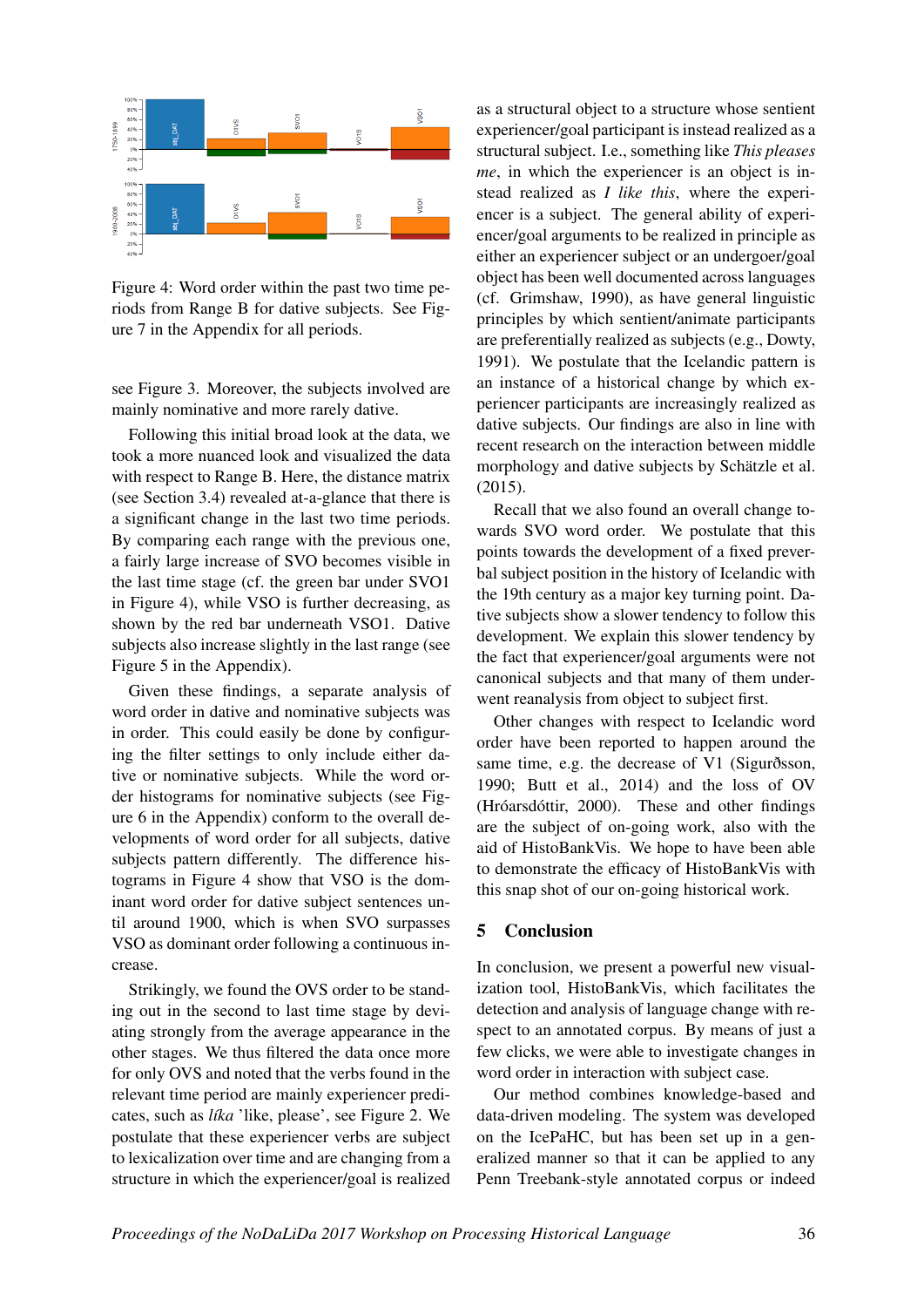any annotated corpus as the visualization builds on a database designed to process any kind of wellstructured data set.

HistoBankVis can also be used as a preprocessing and filtering tool without the visualization module as it allows for the export of filtered data sets. That is, the user can simply choose to filter the data set according to some features and dimensions that they specify. The user does not need to proceed on to a visualization of the selected dimensions, but can choose to export just those filtered records. If the user does choose to proceed to the visualization, the fact that the visualization is implemented as a browser-app means that each analysis step remains accessible via a single identification URL. This not only facilitates a collaborative research structure by allowing researchers to share their analyses and perspectives on the data across machines, it also facilitates the analysis process since individual perspectives on the data can be stored and individual analyses can be (re)retrieved at any time.

Finally, we hope to have demonstrated that HistoBankVis represents a novel and effective visualization system which immensely facilitates the investigation of historical language change.

#### Acknowledgments

We thank the German Research Foundation (DFG) for financial support within the projects A03 and D02 of the SFB/Transregio 161.

### References

- R. Harald Baayen. 2008. *Analyzing Linguistic Data. A Practical Introduction to Statistics Using R*. Cambridge University Press, Cambridge.
- Miriam Butt, Tina Bögel, Kristina Kotcheva, Christin Schätzle, Christian Rohrdantz, Dominik Sacha, Nicole Dehe, and Daniel Keim. 2014. V1 in Icelandic: A multifactorical visualization of historical data. In *Proceedings of the LREC 2014 Workshop "VisLR: Visualization as added value in the development, use and evaluation of Language Resources"*, Reykjavik, Iceland.
- David Dowty. 1991. Thematic proto-roles and argument selection. *Language*, 67(3):547–619.
- Irene Franco. 2008. V1, V2 and criterial movement in Icelandic. *Studies in Linguistics*, 2:141 – 164.
- Jane Grimshaw. 1990. *Argument Structure*. The MIT Press, Cambridge.
- Einar Haugen. 1984. *Die skandinavischen Sprachen: Eine Einführung in ihre Geschichte*. Hamburg: Buske.
- Martin Hilpert and Stefan Th. Gries. 2016. Quantitative approaches to diachronic corpus linguistics. In Merja Kytö and Päivi Pahta, editors, *The Cambridge Handbook of English Historical Linguistics*, pages 36–53. Cambridge University Press, Cambridge.
- Thorbjörg Hróarsdóttir. 2000. *Word Order Change in Icelandic. From OV to VO*. John Benjamins, Amsterdam.
- Daniel Keim, Gennady Andrienko, Jean-Daniel Fekete, Carsten Görg, Jörn Kohlhammer, and Guy Melançon. 2008. Visual analytics: Definition, process, and challenges. In *Information visualization*, pages 154–175. Springer.
- Paul Kiparsky. 1996. The shift to head-initial VP in Germanic. In H. Thráinsson, J. Peter, and S. Epstein, editors, *Comparative Germanic Syntax*. Kluwer.
- Verena Lyding, Stefania Degaetano-Ortlieb, Ekaterina Lapshinova-Koltunski, Henrik Dittmann, and Christopher Culy. 2012. Visualising linguistic evolution in academic discourse. In *Proceedings of the EACL 2012 Joint Workshop of LINGVIS & UNCLH*, pages 44–48. Association for Computational Linguistics.
- Christopher D. Manning and Hinrich Schütze. 2003. *Foundations of Statistical Natural Language Processing*. The MIT Press, Cambridge, 6 edition.
- Mitchell P. Marcus, Mary Ann Marcinkiewicz, and Beatrice Santorini. 1993. Building a large annotated corpus of English: the Penn Treebank. *Computational Linguistics*, 19(2):313–330.
- Eiríkur Rögnvaldsson, Anton Karl Ingason, and Einar Freyr Sigurðsson. 2011. Coping with variation in the Icelandic Parsed Historical Corpus (IcePaHC). In J.B. Johannessen, editor, *Language Variation Infrastructure*, volume 3 of *Oslo Studies in Language*, pages 97–112.
- Eiríkur Rögnvaldsson. 1996. Word order variation in the VP in Old Icelandic. *Working Papers in Scandinavian Syntax*, 58:55–86.
- Christian Rohrdantz, Annette Hautli, Thomas Mayer, Miriam Butt, Frans Plank, and Daniel A. Keim. 2011. Towards Tracking Semantic Change by Visual Analytics. In *Proceedings of ACL 2011 (Short Papers)*, pages 305–310.
- Christian Rohrdantz, Andreas Niekler, Annette Hautli, Miriam Butt, and Daniel A. Keim. 2012. Lexical Semantics and Distribution of Suffixes - A Visual Analysis. *Proceedings of the EACL 2012 Joint Workshop of LINGVIS & UNCLH*, pages 7–15, April.

*Proceedings of the NoDaLiDa 2017 Workshop on Processing Historical Language* 37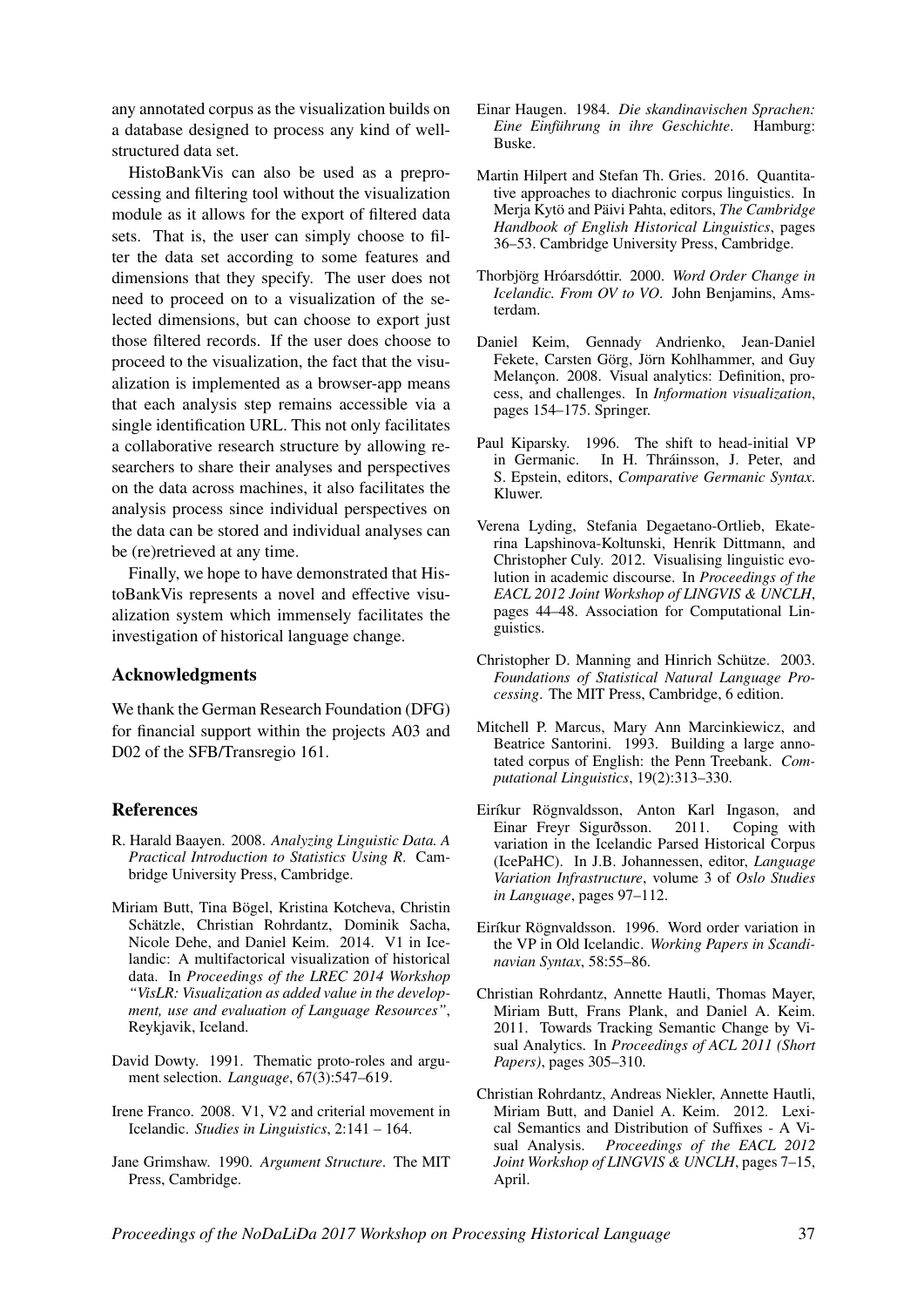- Christian Rohrdantz. 2014. *Visual Analytics of Change in Natural Language*. Ph.D. thesis, University of Konstanz.
- Christin Schätzle and Dominik Sacha. 2016. Visualizing language change: Dative subjects in Icelandic. In Annette Hautli-Janisz and Verena Lyding, editors, *Proceedings of the LREC 2016 Workshop "VisLR II: Visualization as Added Value in the Development, Use and Evaluation of Language Resources"*, pages 8–15.
- Christin Schätzle, Miriam Butt, and Kristina Kotcheva. 2015. The diachrony of dative subjects and the middle in Icelandic: A corpus study. In M. Butt and T. H. King, editors, *Proceedings of the LFG15 Conference*. CSLI Publications.
- Halldór Ármann Sigurðsson. 1990. V1 declaratives and verb raising in icelandic. In Joan Maling and Annie Zaenen, editors, *Modern Icelandic Syntax (Syntax and Semantics 24)*, pages 41–69. Academic Press, San Diego.
- Roberto Theron and Laura Fontanillo. 2015. Diachronic-information visualization in historical dictionaries. *Information Visualization*, 14(2):111– 136.
- Höskuldur Thráinsson. 1996. Icelandic. In Ekkehard König and Johan van der Auwera, editors, *The Germanic Languages*, pages 142–189. Routledge, London.
- Joel C. Wallenberg, Anton Karl Ingason, Einar Freyr Sigurðsson, and Eiríkur Rögnvaldsson. 2011. Icelandic Parced Historical Corpus (IcePaHC). Version 0.9.